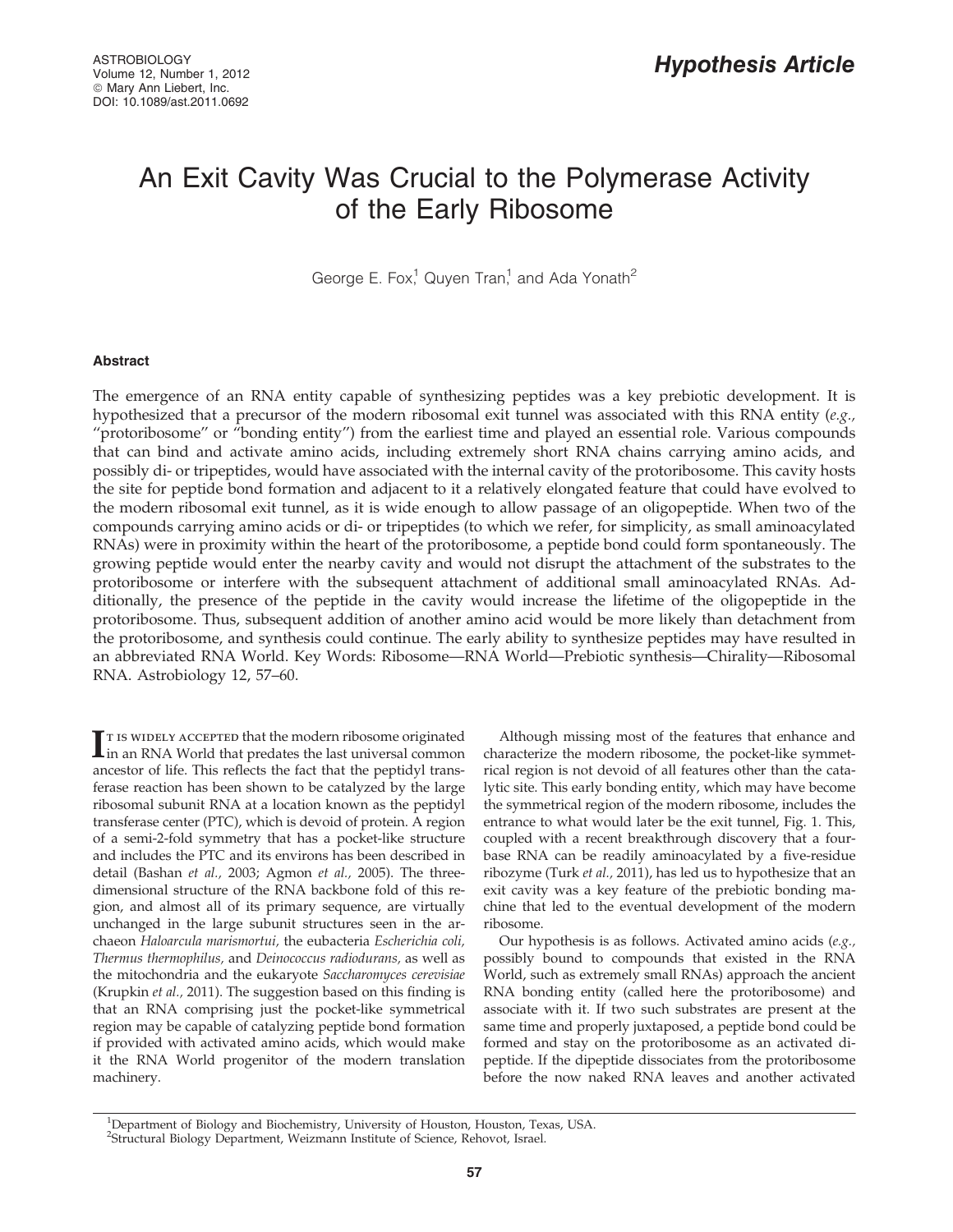

FIG. 1. Pocket-like symmetrical region as defined by Agmon et al. (2005) showing the entry to the exit tunnel with and without aminoacylated RNAs present. Nucleotides 2058–2079, 2241–2258, 2430–2463, and 2487–2501 comprise the portion of the ribosome that accommodates the 3' end of the P-site tRNA, while nucleotides 2502-2522 and 2543-2610 comprise the portion of the ribosome that accommodates the 3' end of the A-site tRNA, with the former colored lime and the latter slate. The entrance of the tunnel is the darker version of the colors. The entrance nucleotides are 2061–2064, 2439, 2441–2442, and 2450–2452 from the P site and nucleotides 2505–2506 and 2585–2587 from the A site. All numbers follow the E. coli numbering convention. The coordinates were taken from structures 2DWK and 2DWL for the Thermus thermophilus ribosome and rendered using PyMOL. The apparent smaller hole near the bottom left does not exist in the modern ribosome. (A) The protoribosome is shown without aminoacylated RNAs. (B) The protoribosome with hypothetical aminoacylated RNAs attached. Aminoacylated RNAs representing the last three residues of a modern tRNA are shown in association with what are the A and P sites of the modern ribosome. The RNA portion of each substrate is rendered as sticks, while the amino acid moiety is shown as spheres. The A site substrate is colored in yellow and the P site substrate is red.

amino acid arrives, a successive reaction will not occur. However, if the dipeptide remains for an extended period of time, then a new aminoacylated RNA may join with the result that a second reaction may occur and produce a tripeptide. The presence of the exit cavity would be the deciding factor in that the newly formed dipeptide would immediately enter the cavity adjacent to its active site. This would occur due to the favorable architecture that accommodates the components of the amide bond in an orientation that dictates entry into the cavity. Being partly in this cavity, the dipeptide may stay longer within the pocket possibly due to space limitations and stabilizing interactions with the cavity edges, which might be dependent on the type of amino acid. Alternatively, and perhaps most importantly, by placing the extended peptide deep within the core of the protoribosome, its interactions would be maintained; hence the probability of the dipeptide remaining associated within the pocket would be enhanced. As the oligopeptide chain grows, it would be positioned deeper into the cavity; hence the lifetime of its association with the protoribosome may be increased further. Although we expect that the presumed protoribosome will ultimately be shown to have catalytic ability, the argument described above is not changed if a larger portion of the modern RNA is required for its catalytic activity as long as a portion of the exit cavity is present. Likewise, no change is necessary for cases when the carriers/ activators are short RNAs if one of them is carrying a di- or tripeptide (Turk et al., 2011), as the preexisting small peptide could enter the tunnel cavity prior to the first synthesis step.

Although small RNAs seem to be an appropriate carrier and activator, the protoribosome and tunnel hypothesis presented above does not actually require that the amino acid be brought to the bonding entity by RNA. This might actually be accomplished by an alternative carrier such as ribose or phosphoribose, though the presence of the RNA bases might facilitate attachment to the protoribosome by noncovalent interactions, including Watson-Crick base pairs between the nucleoside components of activated amino acids and the protoribosome, in a fashion similar to that which occurs in the PTC of the contemporary ribosome between the C and CC bases of the tRNA 3' ends. In addition, it should be appreciated that it is the growing peptide that is actually the entity of interest. It has to remain associated with the tunnel, regardless of whether it is still bound or already detached from its carrier/activator, which may or may not be RNA. Finally, it should be noted that the hypothesis is not based on some ultimate biological advantage to RNA-catalyzed peptide synthesis. Rather, what is proposed is simply a competition between two states where the one that is longer-lived is more likely to dominate (Lukes et al., 2011). Entities containing such a primitive protein synthesizing systems would be properly regarded as progenotes (Woese and Fox, 1977).

The importance of the exit tunnel in modern ribosomes has not gone unnoticed. It is involved in protein biosynthesis stalling that occurs in association with cellular events, and antibiotic sensitivity is caused by blockage of the tunnel (Nakatogawa and Ito, 2002; Lu and Deutsch, 2005; Yonath, 2005; Ito et al., 2010; Ramu et al., 2009, 2011; Chiba et al., 2011). In addition, the modern ribosome provides an optimized center for its polymerase function (Yonath, 2009). In particular, in the modern ribosome, the 3' end of the A-site tRNA rotates into the P-site while the peptide bond is being formed (Gindulyte et al., 2006). The PTC is configured in such a manner that this rotary motion places the tRNA that is now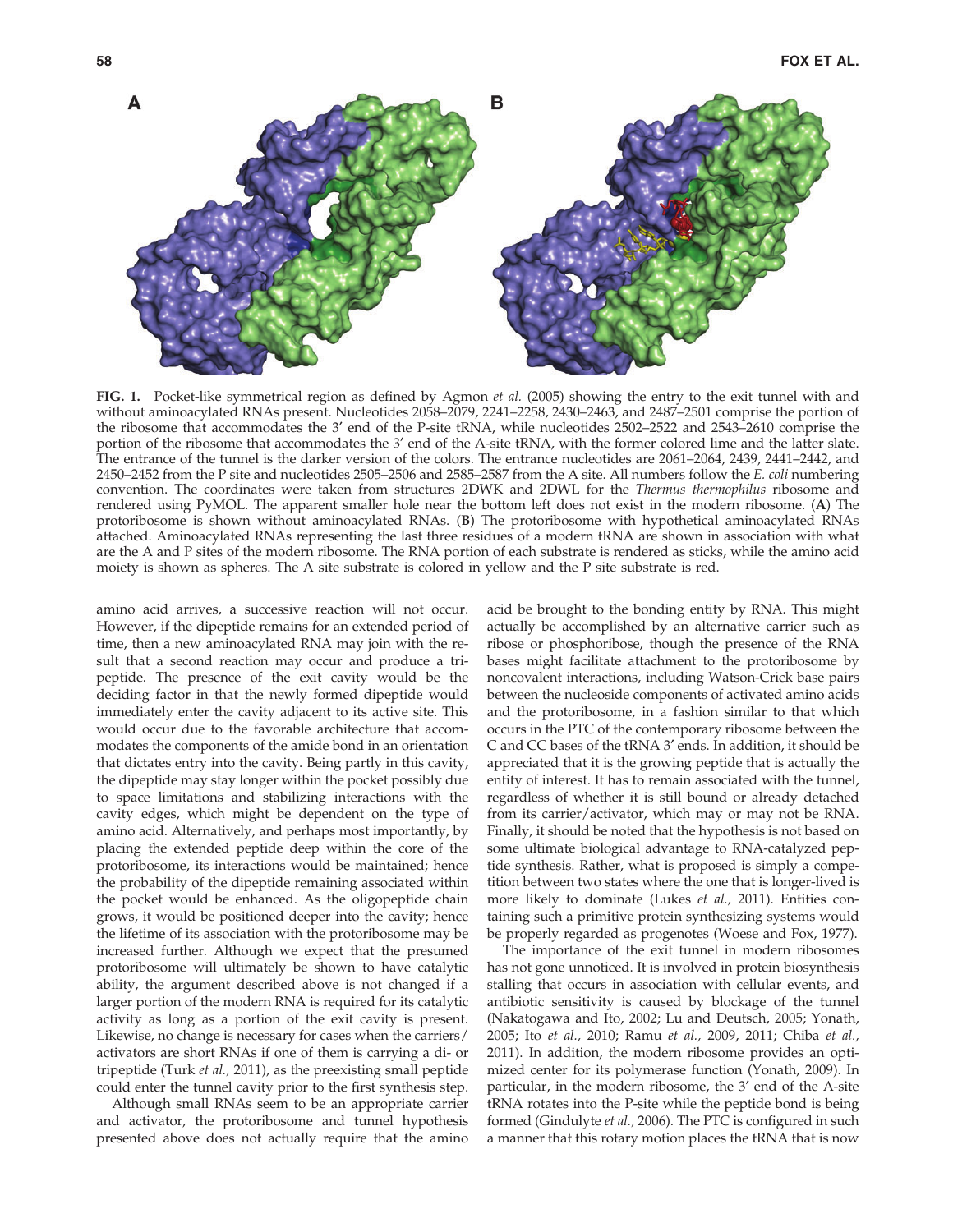# ROLE OF THE EXIT CAVITY IN RIBOSOME EVOLUTION **FOLLUTION** 59

carrying the nascent peptide into a configuration that is appropriate for the next biosynthetic step. In conjunction with this rotation, the nascent peptide is directed into the exit tunnel (Bashan et al., 2003; Yonath, 2003, 2009; Zarivach et al., 2004; Agmon et al., 2005). In the absence of the tunnel, for example, when it is blocked, the modern machine stalls, as the nascent peptide does not have anywhere to go.

The exit cavity hypothesis proposed here has significant implications for the origin of life. In particular, the proposed mechanism offers the first detailed hypothesis for the emergence of the modern protein-synthesizing machinery from a predecessor RNA World. It also provides an alternative model for the synthesis of peptides in the late prebiotic world. In this regard, it is noteworthy that despite the considerable effort that has been undertaken (Rode, 1999; Leman et al., 2004; Brack, 2007; Fitz et al., 2008), no clear prebiotic mechanism for peptide synthesis has yet been demonstrated.

The emergence of the protoribosome would have greatly enhanced the level and possibly the size of peptides produced in the prebiotic world. How long would they have been? Structural examination of the portion of the exit tunnel within the proposed pocket-like protoribosome indicates it could initially protect 3–5 residues. Moreover, because it is relatively wide, the tunnel could accommodate a large variety of short peptides composed of any of the standard amino acids with little likelihood of stalling in the tunnel. Although only a small portion of the emerging peptide would be protected, in a prebiotic world without modern enzymes the product peptides might have remained stable even as they exited the primitive tunnel. If so, they could have grown to an extended length and potentially contributed to the maintenance and function of entities in the RNA World.

Being random, noncoded, and likely lacking complex structures, what function might these peptides perform? The obvious possibility is stabilization of the structure of any RNA that might have been present in the RNA World, including that of the protoribosome itself (Fox and Naik, 2004; Belousoff et al., 2010), which would have resulted in further increased lifetime and hence greater survival potential. In the modern ribosome, key proteins have extended regions that lack the common protein secondary structure features and enter deep into the ribosome, where they apparently stabilize the rRNA (Ramakrishnan and Moore, 2001; Hsiao et al., 2009).

Although it is conceivable that short mixed chirality proteins may be able to stabilize RNAs, it may be necessary to have largely chiral peptides to achieve significant enzymatic activity. The protoribosome active site and the tunnel entrance adjacent to it would have provided the stereochemistry that would have allowed for peptide bond formation and led to the formation of dipeptides. The direction of these dipeptides into the tunnel entrance may be assisted by the chirality of the system. However, deviations may occur so that the chirality of the product will not be kept and/or its position within the protoribosome will dictate other directionality. Rather short products would be preferred, owing to the limited size of the surface of the tunnel entrance that is available for stabilizing the products within the protoribosome. If chiral preference exists in the attachment of the amino acid to its carrier, then the combined effect may produce peptides that are sufficiently chiral to act as catalysts (Fox, 2010).

Finally, another key implication is that the emergence of the protoribosome may have provided for an abbreviated RNA World. The recently described aminoacylated RNAs and the extremely small ribozymes that produce them (Turk et al., 2011) are highly consistent with the RNA World. The pocket-like protoribosome proposed previously (Davidovich et al., 2009; Krupkin et al., 2011) is as small as 120–180 nucleotides and might actually be constructed by hybridization of several smaller pieces as well as by ligation or duplication of RNA chains. It is also possible that an even smaller RNA entity could provide the same core functionality as the modern version, which is clearly an optimized ancient entity (Yonath, 2009). Importantly, efforts to demonstrate the existence of an RNA-based RNA replicase have been difficult, with the best working models (Lincoln and Joyce, 2009; Wochner et al., 2011) no less complex than the pocket-like protoribosome considered here. In addition, these engineered ribozymes have yet to synthesize RNAs comparable to their own size (Yarus, 2011), as a true replicase must. Moreover, there is no clear evidence of the prior existence of such a prebiotic entity in extant organisms. An alternative possibility is that the peptides produced by the protoribosome may have acquired the ability to replicate RNA before RNA-based RNA replicases could evolve in the RNA World. Alternatively, an RNA-peptide complex may have been the first to accomplish the task. In either case, the transition from the RNA World to an RNA-Protein World may have occurred much more rapidly and easily than is traditionally thought.

#### Acknowledgments

This work was funded in part by grants to G.E.F. from the Georgia Institute of Technology Center for Ribosomal Evolution and Adaptation, the Center for Bionanotechnology and Environmental Research at Texas Southern University (NASA Cooperative Agreement NNX08B4A47A), and the Institute of Space Systems Operations at the University of Houston, as well as a NASA Earth and Space Science Fellowship for Mr. Quyen Tran. A.Y.'s efforts were supported by National Institutes of Health grant GM34360 and by the Kimmelman Center for Macromolecular Assemblies. A.Y. holds the Martin and Helen Kimmel Professorial Chair.

## Author Disclosure Statement

No competing financial interests exist.

### Abbreviation

PTC, peptidyl transferase center.

# **References**

- Agmon, I., Bashan, A., Zarivach, R., and Yonath, A. (2005) Symmetry at the active site of the ribosome: structural and functional implication. Biol Chem 386:833–844.
- Bashan, A., Zarivach, R., Schluenzen, F., Agmon, I., Harms, J., Auerbach, T., Baram, D., Berisio, R., Bartels, H., Hansen, H.A., Fucini, P., Wilson, D., Peretz, M., Kessler, M., and Yonath, A. (2003) Ribosomal crystallography: peptide bond formation and its inhibition. Biopolymers 70:19–41.
- Belousoff, M.J., Davidovich, C., Zimmerman, E., Caspi, Y., Wekselman, I., Rozenszajn, L., Shapira, T., Sade-Falk, O.,